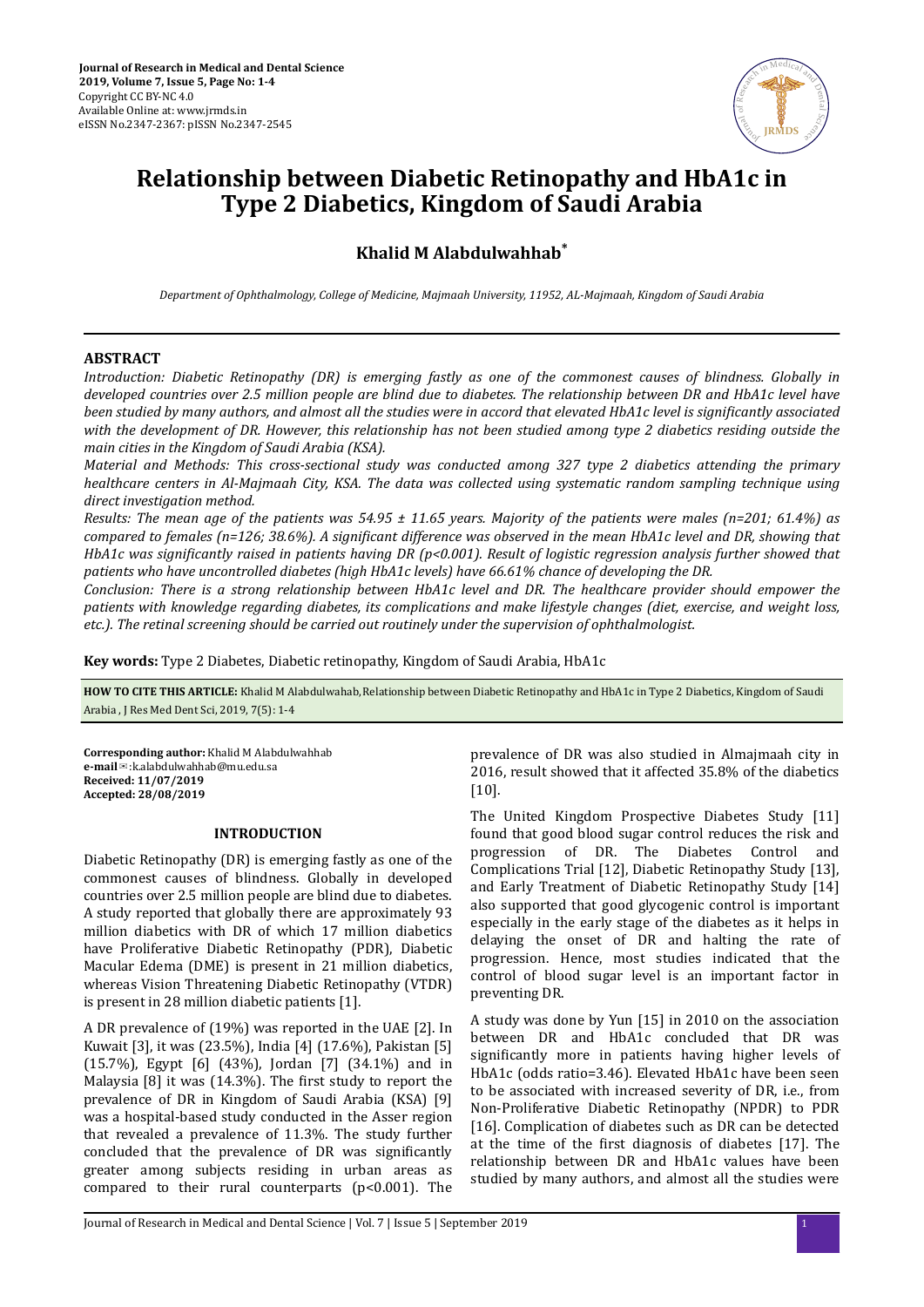in accord and pointed out that elevated HbA1c level is significantly associated with the development of DR [18-20].

### **MATERIALS AND METHODS**

This was a cross–sectional study that was conducted among the type 2 DM patients in Al-Majmaah City, Kingdom of Saudi Arabia. Diabetic patients in the city are registered at eight primary health centers (PHCs) and referred to one hospital, King Khalid Hospital. The study population was all Saudi adults, males and females, registered in the diabetic registry in all PHCs in Al Majmaah City (total number is 1546). The sample was selected from all PHCs proportional to the number of diabetic's registered using systematic random sampling technique. The selected patients were called by phone and were directed to the eye clinic at the referral hospital for data collection. A minimum required sample size of 300 was calculated from the level of precision formula: n=Z2\*pq/d2. (Where, z=1.96, p=0.265, 1 – p=0.735,  $d=0.05$ ).

The data was collected through a pre-defined questionnaire asking information about the demographic variables, getting blood sample for the level of HbA1c and followed by detailed ophthalmic examination by an expert ophthalmology consultant for the detection of DR. This study was approved by the Ethical Review

#### **Table 1: Comparison of HbA1c with the absence and presence of DR.**

Committee of Majmaah University. A written informed consent from the patients was taken before conducting the interview and examination. The data was entered and analyzed using IBM SPSS Statistics 25.0. Normality of the data was checked by one-sample Kolmogorov-Smirnov Test. As the data was normally distributed, therefore, Mean ± S.D has been reported for quantitative variables. Frequencies and percentages are given for qualitative variables. Two-independent sample t test was applied to compare the mean HbA1c with presence and absence of DR. Logistic regression analysis with backward conditional approach was also applied to observe the log odds between DR and HbA1c. The results are reported in adjusted odds ratio. A p-value of <0.05 was considered as statistically significant.

## **RESULTS**

The mean age of the patients was  $54.95 \pm 11.65$  years. Majority of the patients were males (n=201; 61.4%) as compared to females (n=126; 38.6%). The overall prevalence of any stage of DR in at least one eye among the study group was found to be 35.8% (n=117). The mean HbA1c of patients with DR was  $9.32 \pm 1.07\%$ , and without DR it was  $7.29 \pm 1.86\%$ . A significant difference was observed in the mean HbA1c level, showing that HbA1c was significantly raised in patients having DR (p<0.001). Results are presented in Table 1.

| <b>Scores</b>                                          | <b>Presence of DR</b><br>$Mean \pm S.D$<br>$n = 117$ | <b>Absence of DR</b><br>$Mean \pm S.D$<br>$n = 210$ | p-value                |  |  |  |
|--------------------------------------------------------|------------------------------------------------------|-----------------------------------------------------|------------------------|--|--|--|
| HbA1c%                                                 | $9.32 \pm 1.07$                                      | $7.29 \pm 1.86$                                     | $< 0.001$ <sup>*</sup> |  |  |  |
| *statistically significant at 5% level of significance |                                                      |                                                     |                        |  |  |  |

To confirm the association between HbA1c and DR binary logistic regression was used. The categorical dependent variable was DR which had values (0=no, 1=yes), it was used to predict HbA1c. The goodness-of-fit test proposed by Lemeshow and Hosmer, classification table (Table 2), beta  $(\beta)$ , odds ratio and its confidence interval were calculated before proceeding for interpretation. Value of model chi-square was 93.98 and for Hosmer-Lemeshow the value was 109.75. Both the chi-square values were significant at 5% level of significance. Therefore, we are 95% confident that the fitted model is appropriate.

#### **Table 2: Classification table.**

|                    | DR (predicted) |     | Percentage correct |  |
|--------------------|----------------|-----|--------------------|--|
| DR (observed)      | N <sub>0</sub> | Yes |                    |  |
| No                 | 165            | 45  | 78.60%             |  |
| Yes                | 82             | 35  | 29.90%             |  |
| Overall percentage |                |     | 61.20%             |  |

From the above classification Table 2, we can see that 165 patients who do not have DR were correctly specified as not having DR. Thirty Five patients who had DR were correctly specified as having DR. Whereas, a total of  $127$  patients  $(82+45)$  were miss-classified. Overall, the model correctly classified 61.2% patients.

The odds ratio for HbA1c was 1.995. Therefore, patients who have high HbA1c levels have 1.995 times more chances to develop DR. The confidence limits are  $1.69-$ 2.353 which does not include 1. Therefore, HbA1c variable is playing a significant role in predicting the development of DR ( $p<0.001$ ). By converting the odds ratio into probability (odds/1+odds) we observed that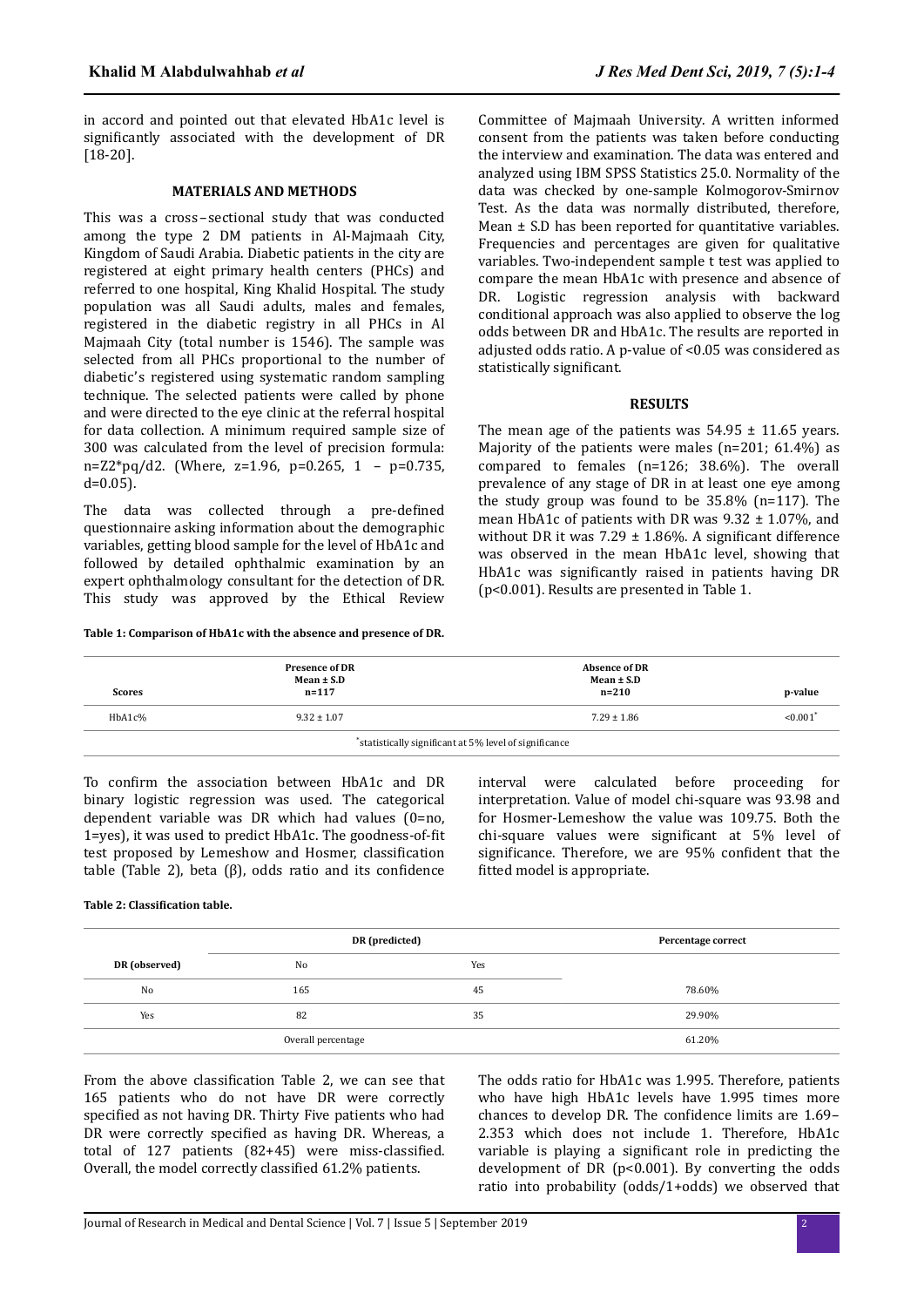**Table 3: Association between DR and HbA1c using binary logistic regression with backward conditional approach.**

|       |       | Wald<br>p-value |  | Odds Ratio | 95% CI for Odds |       |
|-------|-------|-----------------|--|------------|-----------------|-------|
|       |       |                 |  |            | Lower           | Upper |
| HbA1c | 0.691 | 66.98           |  | 1.995      | 1.691           | 2.353 |

## **DISCUSSION**

In our study, the prevalence of DR was 35.8%. This prevalence of DR was compared with global, neighbouring GCC countries and local estimates. DR prevalence in this study was higher than two studies conducted in United States of America (USA) which reported a prevalence of 28.2% and 28.5% [21,22]. Study conducted in the United Kingdom (UK) [23] reported a DR prevalence of 30.1%, which is also close to the prevalence reported from our study. A study conducted in Shandong Peninsula of China [24] over a period of 5 years among type 2 diabetics showed that the prevalence of DR was 25.08% which is quite less to the findings of our study.

Yun et al. [15] studied the association between DR and HbA1c, results concluded that DR was significantly more in patients having higher levels of HbA1c (odds ratio=3.46). Our study results also support this finding, patients who have high HbA1c levels have 1.995 times more chances to develop DR. Furthermore, HbA1c is a good indicator of glycemic control as it can help diabetic individuals in deterrence of microvascular complications especially DR. Our study results showed that majority of the patients had poorly controlled diabetes as reflected by high HbA1c levels. A study conducted by Hou et al. [25] reported that less than 50% of the participants had heard of HbA1c and only 17% had understood its true meaning. It shows that knowledge of diabetics regarding DM is also an important factor to consider.

In our study, the mean HbA1c level of patients who had DR was 9.32% which showed that patients had poorly controlled diabetes. Moreover, this result was statistically significant among patients having DR ( $p$ <0.001). In addition, a population-based study in Chennai conducted in 2008 [26] concluded that type 2 diabetics having HbA1c more than 8% gave maximum capitulate to visionloss-retinopathies. The study further reported that average HbA1c level in patients with DR was 8.2%. Our study result is again consistent with this as the mean HbA1c level of type 2 diabetics was 9.32% which shows that these patients can develop vision-loss-retinopathies. Complications of DR with respect to HbA1c values have been studied by many authors, and almost all the studies were in accord and pointed out that elevated HbA1c level resulted in worsening of DR [18-20]. Our study results also confirm this finding.

Based on our findings, urgent interventions are required by the authorities to deal with the issue of managing glycemic control of type 2 diabetics. The healthcare provider should empower the patients with knowledge regarding diabetes, its complications and make lifestyle changes (diet, exercise, and weight loss, etc.). It has been proved that unhealthy lifestyle significantly influences HbA1c. Most important factor in lifestyle modification is dietary practices as it has a direct link with HbA1c. Therefore, apart from describing benefits of exercise and weight loss, the treating doctor must emphasize upon the benefits of healthy eating according to the recommended intake. In addition, patients should be empowered with knowledge regarding diabetic diet, especially the foods that affect HbA1c level. It is also important that primary care physicians or general practitioners should be made well equipped with the knowledge of diet control of diabetic patients through Continuing Medical Education (CME) and other programs.

Now diabetic patients are being referred to ophthalmologists according to the type, onset and duration of diabetes. As evidence of strong link between DR and HbA1c is rising, it is time to consider HbA1c level as one of the proposed factors that may influence the referral. The treating doctor should persuade the patients to undergo screening for retinopathy whether needed or not. This humane attitude between the family physicians or general practitioners and ophthalmologists bears cardinal position in diabetes education programs. Positive results can be achieved using patient empowerment approach and regularly conducting diabetes self-management educational programs using state-of-the-art methods emphasizing upon lifestyle modification.

# **CONCLUSION**

There is a strong relationship between HbA1c and DR. The healthcare provider should empower the patients with knowledge regarding diabetes, its complications and make lifestyle changes (diet, exercise, and weight loss, etc.). In DR screening programs, HbA1c level should be considered in addition to the onset and duration of diabetes as a determinant of referring patients to ophthalmologist. Further studies should be conducted to set the roles of that as this can help additionally in early detection of DR.

# **GRANT**

Deanship of Scientific Research, Majmaah University.